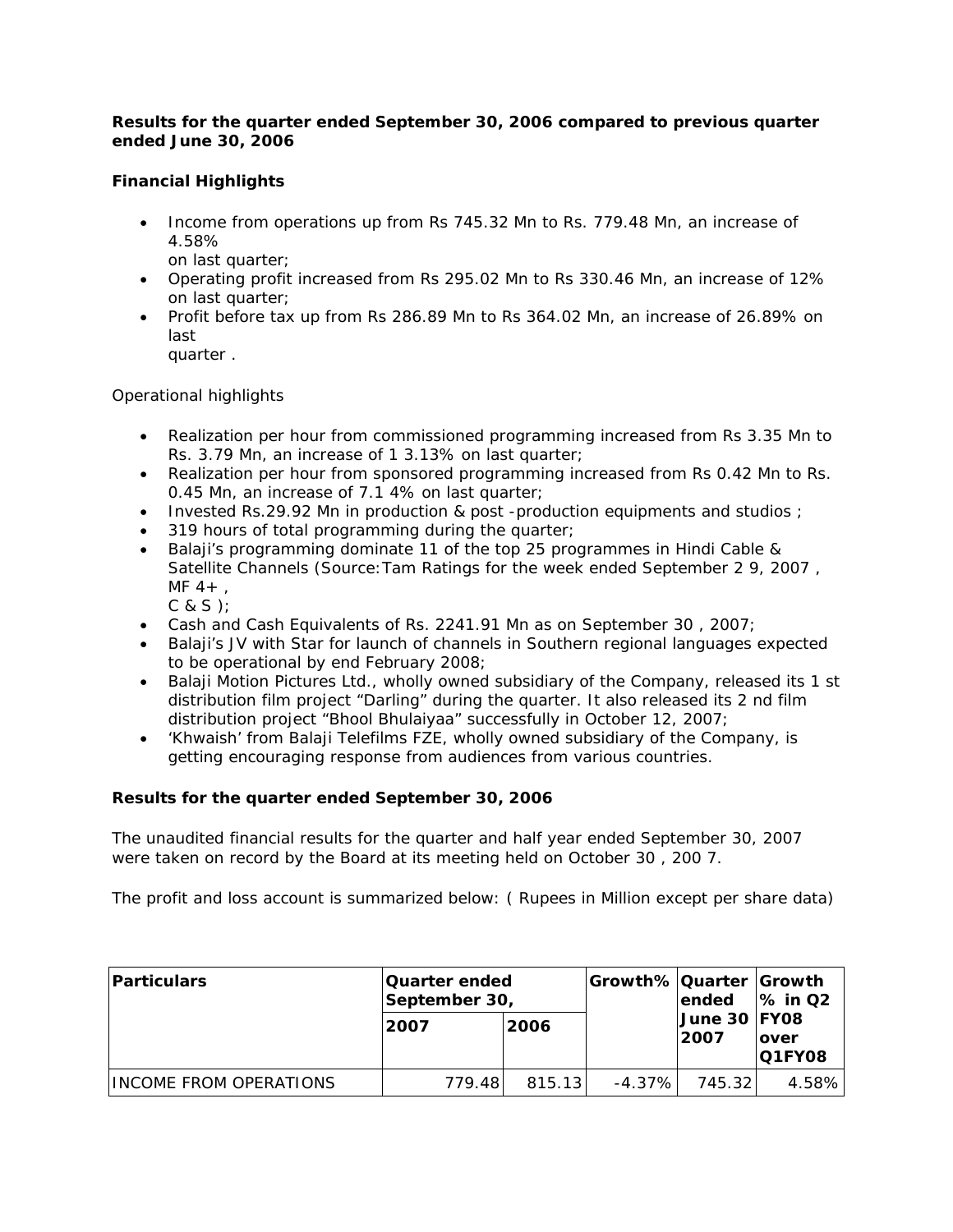| <b>TOTAL EXPENDITURE</b>                                     | 449.02 | 525.04 | $-14.48%$ | 450.30 | $-0.28%$ |
|--------------------------------------------------------------|--------|--------|-----------|--------|----------|
| OPERATING PROFIT                                             | 330.46 | 290.09 | 13.91%    | 295.02 | 12.01%   |
| Interest                                                     |        |        |           |        |          |
| Depreciation                                                 | 30.70  | 27.51  | 11.60%    | 32.50  | $-5.55%$ |
| OPERATING PROFIT AFTER<br><b>INTEREST &amp; DEPRECIATION</b> | 299.76 | 262.58 | 14.16%    | 262.52 | 14.19%   |
| Other Income                                                 | 64.26  | 22.83  | 181.47%   | 24.37  | 163.68%  |
| PROFIT BEFORE TAX                                            | 364.02 | 285.41 | 27.55%    | 286.89 | 26.89%   |
| Provision for Taxation                                       | 101.26 | 92.44  | 9.55%     | 102.48 | $-1.19%$ |
| NET PROFIT AFTER TAX                                         | 262.76 | 192.97 | 36.17%    | 184.40 | 42.49%   |
| <b>EARNINGS PER SHARE</b><br>(Face Value is Rs. 2)           | 4.03   | 2.96   | 36.15%    | 2.83   | 42.40%   |
| <b>KEY RATIOS</b><br>Operating Profit Margin (%)             | 42.39% | 35.59% |           | 39.58% |          |
| Net Profit Margin (%)                                        | 33.71% | 23.67% |           | 24.74% |          |

*Management discussion and analysis on Una udited Financial Results of the Company for the q uarter and half year ended September 30, 200 7*

## **Revenues**

The Company recorded income from operations of Rs. 779.48 Mn during the quarter, up 4.58% q-on-q . Revenue contribution from commissioned programming was Rs.721.70 Mn, up 5.32% q-on-q while that of sponsored programming was Rs.57.78 Mn. The share of commissioned programming in the revenues during the quarter was 92.59% while that of sponsored programming was 7.41% .

The revenue-wise distribution between commissioned and sponsored programming during the quarter ended September 30, 2007, September 30, 2006 and June 30, 2007 is as follows :

| Programming  | Rs. Mn |               |                |     | Percentage           |     |
|--------------|--------|---------------|----------------|-----|----------------------|-----|
|              |        | Q2FY08 Q2FY07 | $ O1$ FYO<br>8 |     | Q2FY08 Q2FY07 Q1FY08 |     |
|              |        |               |                |     |                      |     |
| Commissioned | 721.70 |               | 765.30 685.22  | 93  | 94                   | 92  |
| Sponsored    | 57.78  | 49.82         | 59.85          |     |                      |     |
| Total        | 779.48 |               | 815.12 745.07  | 100 | 100                  | 100 |
|              |        |               |                |     |                      |     |

Channel Wise Revenue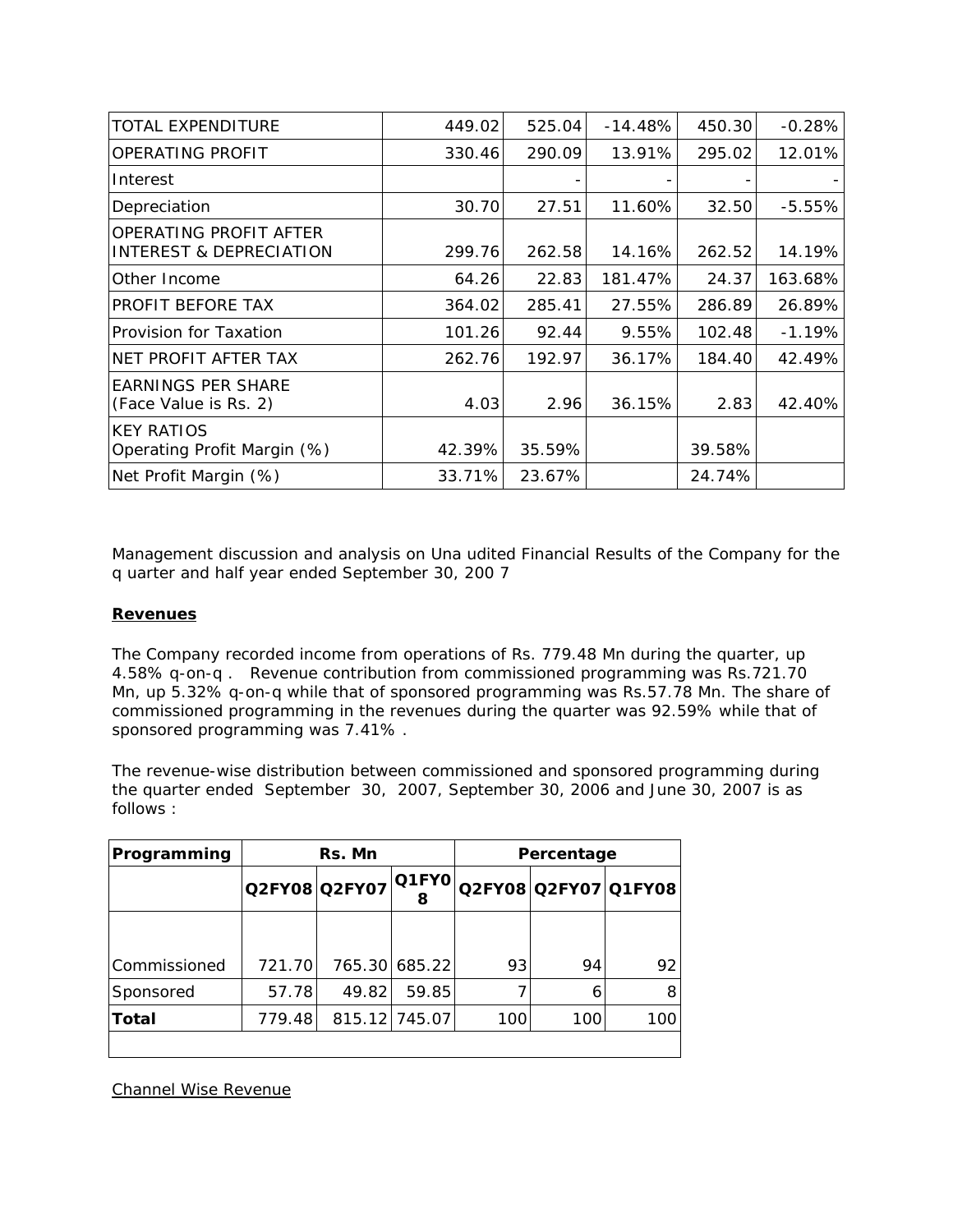The Channelwise Revenue distribution during the quarter ended September 30, 2007 September 30 , 2006 and June 30 , 2007 is as follows:

| <b>Channels</b>          | Rs. Mn        |               |            |               | Percentage    |        |
|--------------------------|---------------|---------------|------------|---------------|---------------|--------|
|                          | <b>Q2FY08</b> | <b>Q2FY07</b> | Q1FY0<br>8 | <b>Q2FY08</b> | <b>Q2FY07</b> | Q1FY08 |
| Star, Sony,<br>Zee, Zoom | 721.70        | 765.30        | 685.22     | 92.59         | 93.90         | 91.97  |
| Sun                      | 18.55         | 1.72          | 16.92      | 2.38          | 0.21          | 2.27   |
| Gemini                   | 20.23         | 17.35         | 20.44      | 2.60          | 2.13          | 2.74   |
| Udaya                    | 11.06         | 17.40         | 12.82      | 1.41          | 2.13          | 1.72   |
| <b>DD Network</b>        | 0             | 1.66          | 0          | 0             | 0.20          | 0      |
| Surya                    | 7.94          | 11.69         | 9.67       | 1.02          | 1.43          | 1.30   |
| <b>Total</b>             | 779.48        | 815.12        | 745.07     | 100.00        | 100.00        | 100.00 |

### *Programming Mix*

### Commissioned & Sponsored Programs

The hour wise programming distribution during the quarter ended September 3 0, 2007, September 30 , 200 6 and June 30 , 2007, is as follows:

| Programming  | No. of Hours |        |        | Percentage |     |                                           |
|--------------|--------------|--------|--------|------------|-----|-------------------------------------------|
|              |              |        |        |            |     | Q2FY08 Q2FY07 Q1FY08 Q2FY08 Q2FY07 Q1FY08 |
| Commissioned | 190.50       | 297.50 | 204.50 | 60         | 61  | 591                                       |
| Sponsored    | 128.50       | 189.50 | 142.00 | 40         | 39  |                                           |
| Total        | 319.00       | 487.00 | 346.50 | 100        | 100 | 100 l                                     |

#### **Other Income**

The Other Income during the quarter was Rs. 64.26 Mn against Rs. 24.37 Mn in the previous quarter.

#### **Gross Block**

The Company's gross block is at Rs. 802.26 Mn as on September 30 200 7 . The capital work in progress is Rs. 73.24 Mn up to September 30, 2007. This includes production / post-production equipments and construction of the state-of-the art studios in order to meet the increased programming requirements and further improve the quality of programming.

#### **Investments**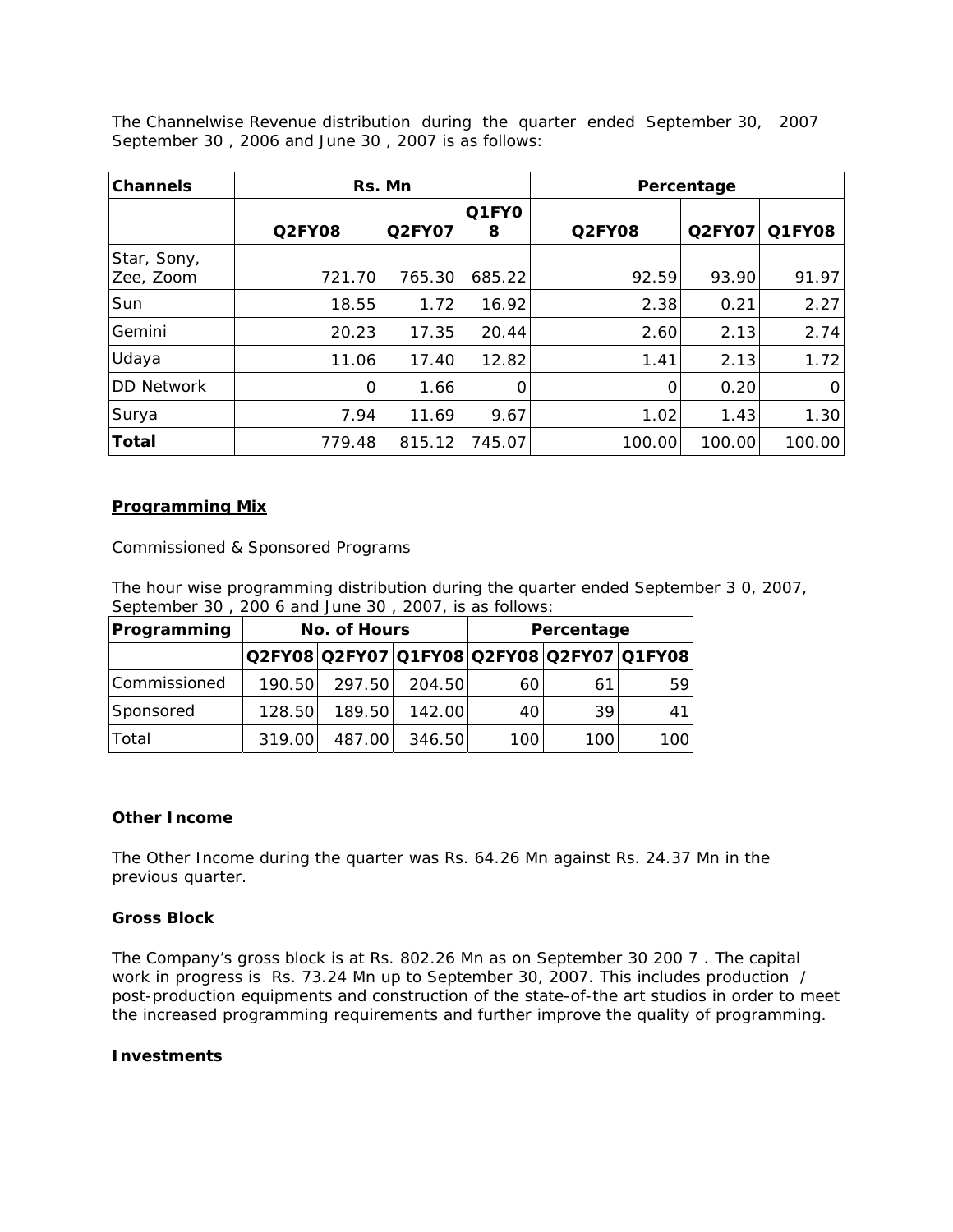As on September 30, 2007 , the Company's investments were at Rs. 2339.80 Mn. including Rs. 181.85 Mn invested in subsidiaries. The Company invested surplus funds in liquid/floating rate funds and short term funds with the principal aim of safety. The market value of investments as on September 30 , 2007 was Rs.2235.70 Mn.

## **Debtors**

The Company's debtors (in days of income) have been at 78 days as on September 30, 2007 .

### **Inventories**

The Company's inventories (in days of turnover) have been at 9 days as on September 30, 2007.

# **Loans and advances**

Loans and advances decreased from Rs 477.69 as on June 30, 2007 to Rs. 313.21 Mn as on September 30 , 200 7. The Company's principal loans and advances comprised lease deposits for offices / studios.

### **Change in Programming during the quarter**

| Serial                 | <b>Channel</b> | <b>Old Frequency</b> | New Frequency                  |
|------------------------|----------------|----------------------|--------------------------------|
| Karam Apnaa Apnaa Star |                | 4 days               | 5 days w.e.f. Aug.<br>120.2007 |

#### **Serials on air**

*As on September 30, 2007 the following 1 1 serials of the Company were on air on various channels.*

| <b>Serial</b>                       | Channel   | <b>Frequency TRPs</b> |       | Top<br><b>TRPs</b><br>on the<br>same<br>channel |
|-------------------------------------|-----------|-----------------------|-------|-------------------------------------------------|
| Sponsored Serials (20 Shows / Week) |           |                       |       |                                                 |
| Kalyanee                            | Gemini TV | 5 Days                | 14.55 | 16.22                                           |
| Kadambarii                          | Udaya TV  | 5 Days                | 13.78 | 13.82                                           |
| Kasthuree                           | Sun TV    | 5 Days                | 17.11 | 24.91                                           |
| Kalyanee                            | Surya TV  | 5 Days                | 11.23 | 23.69                                           |